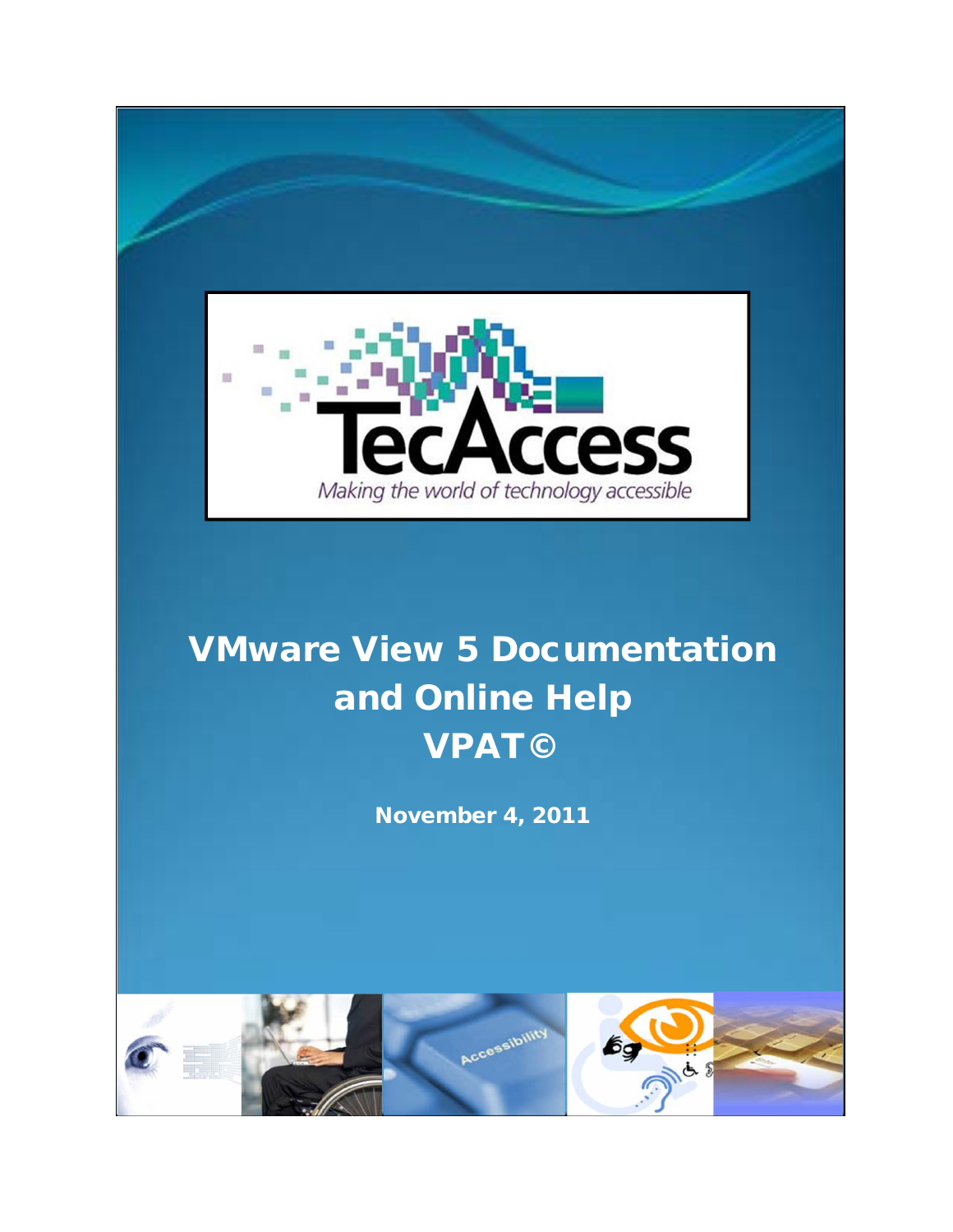

## **VPAT©**

Since the VPAT must be comprehensive, all Section 508 issues on all pages must be corrected to sustain compliance.

| <b>Criteria</b>                                                                    | <b>Supporting</b><br><b>Features</b>      | <b>Remarks and Explanations</b>                     |
|------------------------------------------------------------------------------------|-------------------------------------------|-----------------------------------------------------|
| Section 1194.21 Software Applications<br>and Operating Systems                     | Not Applicable                            | Not Applicable                                      |
| Section 1194.22 Web-based Intranet<br>and Internet Information and<br>Applications | <b>Supports with</b><br><b>Exceptions</b> | Please refer to the 1194.22 section for<br>details. |
| Section 1194.23 Telecommunications<br>Products                                     | Not Applicable                            | Not Applicable                                      |
| Section 1194.24 Video and Multi-<br>media Products                                 | Not Applicable                            | Not Applicable                                      |
| Section 1194.25 Self-Contained,<br>Closed Products                                 | Not Applicable                            | Not Applicable                                      |
| Section 1194.26 Desktop and Portable<br>Computers                                  | Not Applicable                            | Not Applicable                                      |
| Section 1194.31 Functional<br>Performance Criteria                                 | <b>Supports</b>                           | Please refer to the 1194.31 section for<br>details. |
| Section 1194.41 Information,<br>Documentation, and Support                         | <b>Supports</b>                           | Please refer to the 1194.41 section for<br>details. |

#### **Support Levels**

| <b>Support Level</b>                                       | <b>Description</b>                                                                                                                                                               |
|------------------------------------------------------------|----------------------------------------------------------------------------------------------------------------------------------------------------------------------------------|
| <b>Supports</b>                                            | Use this language when you determine the product<br>fully meets the letter and intent of the Criteria.                                                                           |
| <b>Supports with Exceptions/Minor</b><br><b>Exceptions</b> | Use this language when you determine the product<br>does not fully meet the letter and intent of the<br>Criteria, but provides some level of access relative to<br>the Criteria. |
| <b>Supports through Equivalent</b><br><b>Facilitation</b>  | Use this language when you have identified an<br>alternate way to meet the intent of the Criteria or<br>when the product does not fully meet the intent of<br>the Criteria.      |

TecAccess LLC 2410 Granite Ridge Road Building A, Unit 1 Dickville, VA 23146 **CONFIDENTIAL AND PROPRIETARY** The language contained in criteria column of the VPAT© is taken directly from the Section 508

provisions of the Rehabilitation Act of 1973, as amended.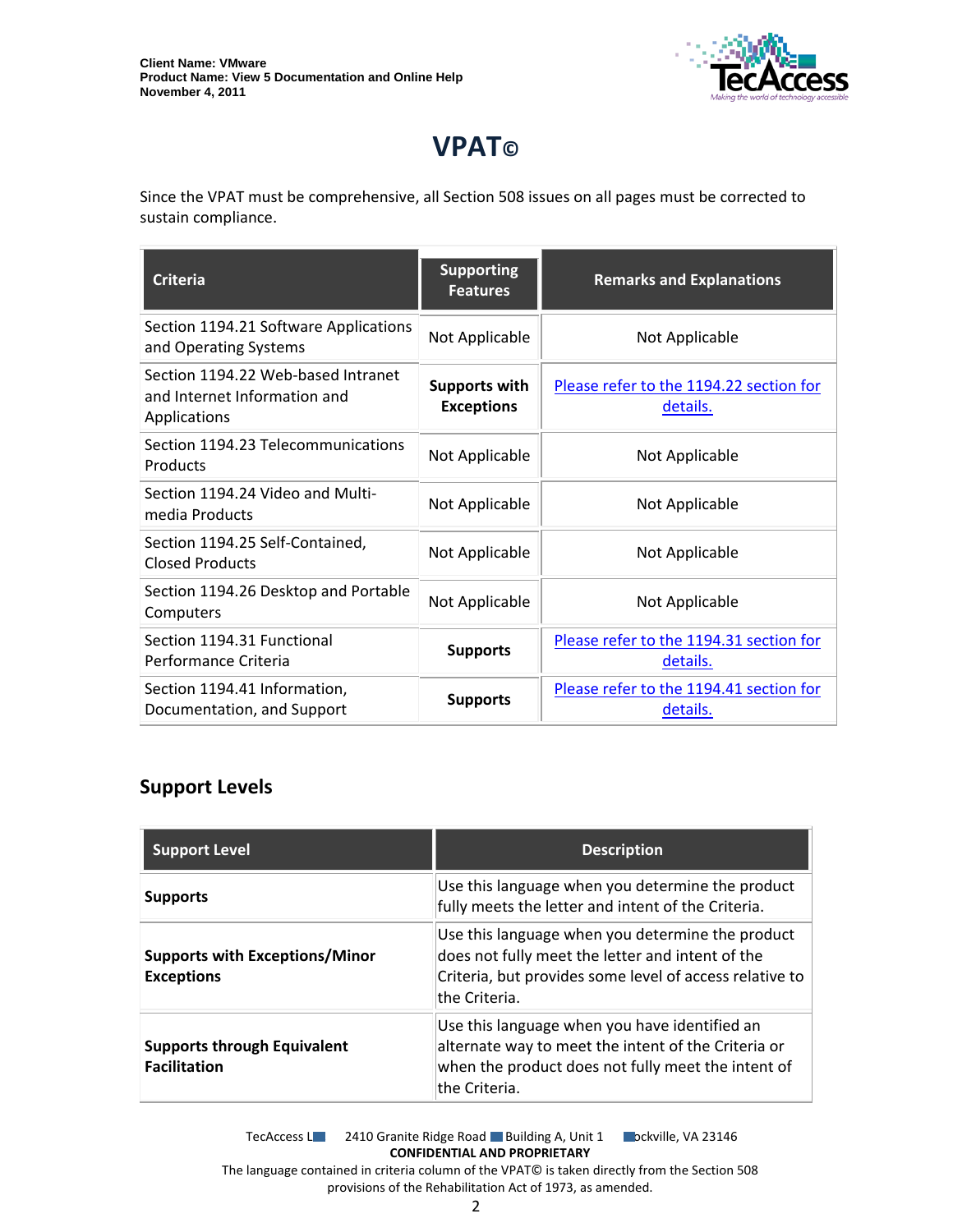

| <b>Support Level</b>                                                | <b>Description</b>                                                                                                                                                                                                                                                                                                                                  |
|---------------------------------------------------------------------|-----------------------------------------------------------------------------------------------------------------------------------------------------------------------------------------------------------------------------------------------------------------------------------------------------------------------------------------------------|
| Supports when combined with<br><b>Compatible AT</b>                 | Use this language when you determine the product<br>fully meets the letter and intent of the Criteria when<br>used in combination with Compatible Assistive<br>Technology ("AT"). For example, many software<br>programs can provide speech output when<br>combined with a compatible screen reader<br>(commonly used AT for people who are blind). |
| <b>Does Not Support</b>                                             | Use this language when you determine the product<br>does not meet the letter or intent of the Criteria.                                                                                                                                                                                                                                             |
| <b>Not Applicable</b>                                               | Use this language when you determine the Criteria<br>does not apply to the specific product.                                                                                                                                                                                                                                                        |
| Not Applicable - Fundamental<br><b>Alteration Exception Applies</b> | Use this language when you determine a<br>Fundamental Alteration of the product would be<br>required to meet the Criteria (see the access board's<br>standards for the definition of "fundamental<br>alteration").                                                                                                                                  |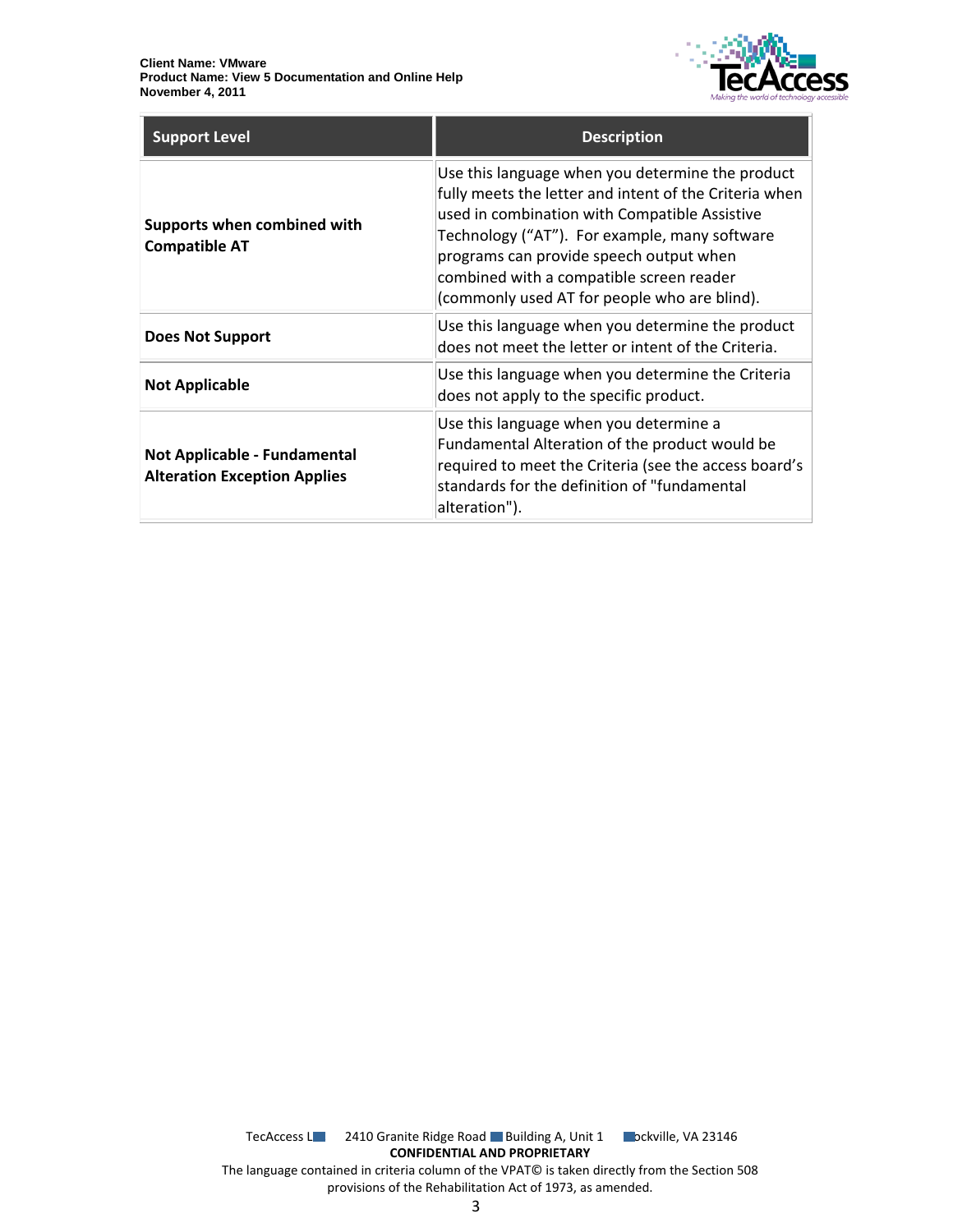

### <span id="page-3-0"></span>**§ 1194.22 Web-based Intranet and Internet Information and Applications**

| <b>Criteria</b>                                                                                                                                                          | <b>Support Level</b>                      | <b>Remarks and Explanations</b>                                                                   |
|--------------------------------------------------------------------------------------------------------------------------------------------------------------------------|-------------------------------------------|---------------------------------------------------------------------------------------------------|
| (a) A text equivalent for every<br>non-text element shall be<br>provided (e.g., via "alt",<br>"longdesc", or in element<br>content).                                     | <b>Supports with</b><br><b>Exceptions</b> | Not all images have alt attributes.                                                               |
| (b) Equivalent alternatives for any<br>multimedia presentation shall be<br>synchronized with the<br>presentation.                                                        | <b>Not Applicable</b>                     | VMware View Help does not use<br>multimedia.                                                      |
| (c) Web pages shall be designed<br>so that all information conveyed<br>with color is also available without<br>color, for example from context or<br>markup.             | <b>Supports</b>                           | Color is not used as a sole means of<br>conveying information.                                    |
| (d) Documents shall be organized<br>so they are readable without<br>requiring an associated style<br>sheet.                                                              | <b>Supports</b>                           | The help pages can be read with style<br>sheets disabled. Headings and lists<br>have HTML markup. |
| (e) Redundant text links shall be<br>provided for each active region of<br>a server-side image map.                                                                      | <b>Not Applicable</b>                     | Server-side image maps are not used.                                                              |
| (f) Client-side image maps shall be<br>provided instead of server-side<br>image maps except where the<br>regions cannot be defined with an<br>available geometric shape. | <b>Not Applicable</b>                     | Client-side image maps are not used.                                                              |
| (g) Row and column headers shall<br>be identified for data tables.                                                                                                       | <b>Supports</b>                           | Row and column headers are supplied<br>for all data tables.                                       |
| (h) Markup shall be used to<br>associate data cells and header<br>cells for data tables that have two<br>or more logical levels of row or<br>column headers.             | <b>Not Applicable</b>                     | Data tables do not have multilevel<br>columns or rows.                                            |
| (i) Frames shall be titled with text<br>that facilitates frame identification<br>and navigation                                                                          | <b>Supports</b>                           | Frames are used and provide<br>appropriate titles.                                                |
| (j) Pages shall be designed to<br>avoid causing the screen to flicker<br>with a frequency greater than 2 Hz                                                              | <b>Supports</b>                           | Pages do not flash or blink.                                                                      |

TecAccess LLC 2410 Granite Ridge Road Building A, Unit 1 Dickville, VA 23146 **CONFIDENTIAL AND PROPRIETARY**

The language contained in criteria column of the VPAT© is taken directly from the Section 508 provisions of the Rehabilitation Act of 1973, as amended.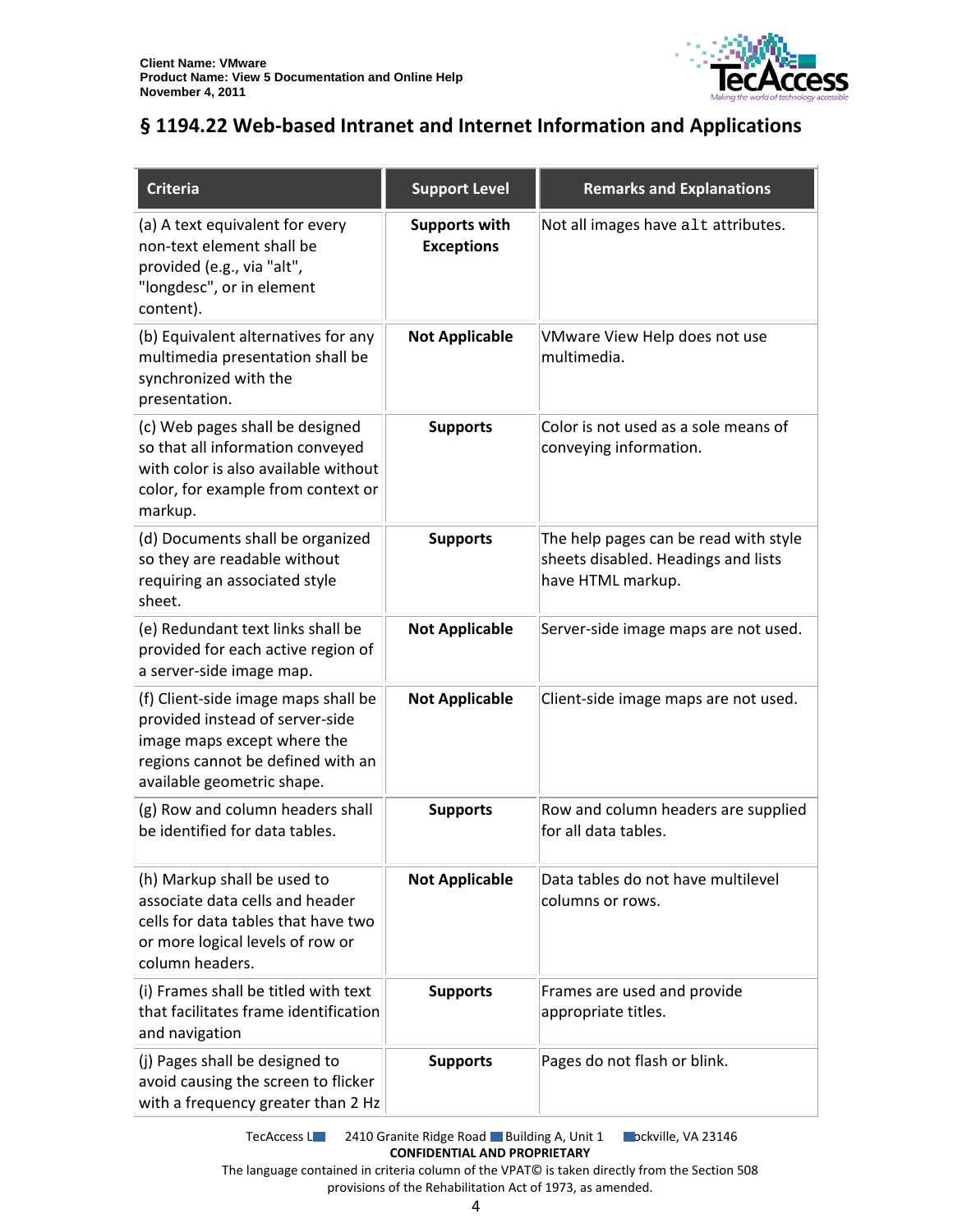

| <b>Criteria</b>                                                                                                                                                                                                                                                                                                             | <b>Support Level</b>                      | <b>Remarks and Explanations</b>                                                                                                                                                                                                                                          |
|-----------------------------------------------------------------------------------------------------------------------------------------------------------------------------------------------------------------------------------------------------------------------------------------------------------------------------|-------------------------------------------|--------------------------------------------------------------------------------------------------------------------------------------------------------------------------------------------------------------------------------------------------------------------------|
| and lower than 55 Hz.                                                                                                                                                                                                                                                                                                       |                                           |                                                                                                                                                                                                                                                                          |
| (k) A text-only page, with<br>equivalent information or<br>functionality, shall be provided to<br>make a web site comply with the<br>provisions of this part, when<br>compliance cannot be<br>accomplished in any other way.<br>The content of the text-only page<br>shall be updated whenever the<br>primary page changes. | <b>Not Applicable</b>                     |                                                                                                                                                                                                                                                                          |
| (I) When pages utilize scripting<br>languages to display content, or to<br>create interface elements, the<br>information provided by the script<br>shall be identified with functional<br>text that can be read by Assistive<br>Technology.                                                                                 | <b>Supports with</b><br><b>Exceptions</b> | Not all interface elements are<br>keyboard accessible.                                                                                                                                                                                                                   |
| (m) When a web page requires<br>that an applet, plug-in or other<br>application be present on the<br>client system to interpret page<br>content, the page must provide a<br>link to a plug-in or applet that<br>complies with §1194.21(a)<br>through (I).                                                                   | <b>Not Applicable</b>                     | Plug-ins are not used.                                                                                                                                                                                                                                                   |
| (n) When electronic forms are<br>designed to be completed on-line,<br>the form shall allow people using<br>Assistive Technology to access the<br>information, field elements, and<br>functionality required for<br>completion and submission of the<br>form, including all directions and<br>cues.                          | <b>Supports with</b><br><b>Exceptions</b> | When using the web-based GUI, not all<br>form fields are accessible to assistive<br>technology(AT). For example, under<br>the Search Tab, the search field label<br>contains constraint information, but it<br>does not explicitly identify itself as a<br>search field. |
| (o) A method shall be provided<br>that permits users to skip<br>repetitive navigation links.                                                                                                                                                                                                                                | <b>Does Not Support</b>                   | There are navigation tabs on the<br>screen presented to the user;<br>however, there is no skip navigation<br>link to take the user to the main<br>content.                                                                                                               |
| (p) When a timed response is<br>required, the user shall be alerted                                                                                                                                                                                                                                                         | <b>Not Applicable</b>                     | Timed responses are not required.                                                                                                                                                                                                                                        |

TecAccess L**LC** 2410 Granite Ridge Road Building A, Unit 1 **Rockville, VA 23146 CONFIDENTIAL AND PROPRIETARY**

The language contained in criteria column of the VPAT© is taken directly from the Section 508 provisions of the Rehabilitation Act of 1973, as amended.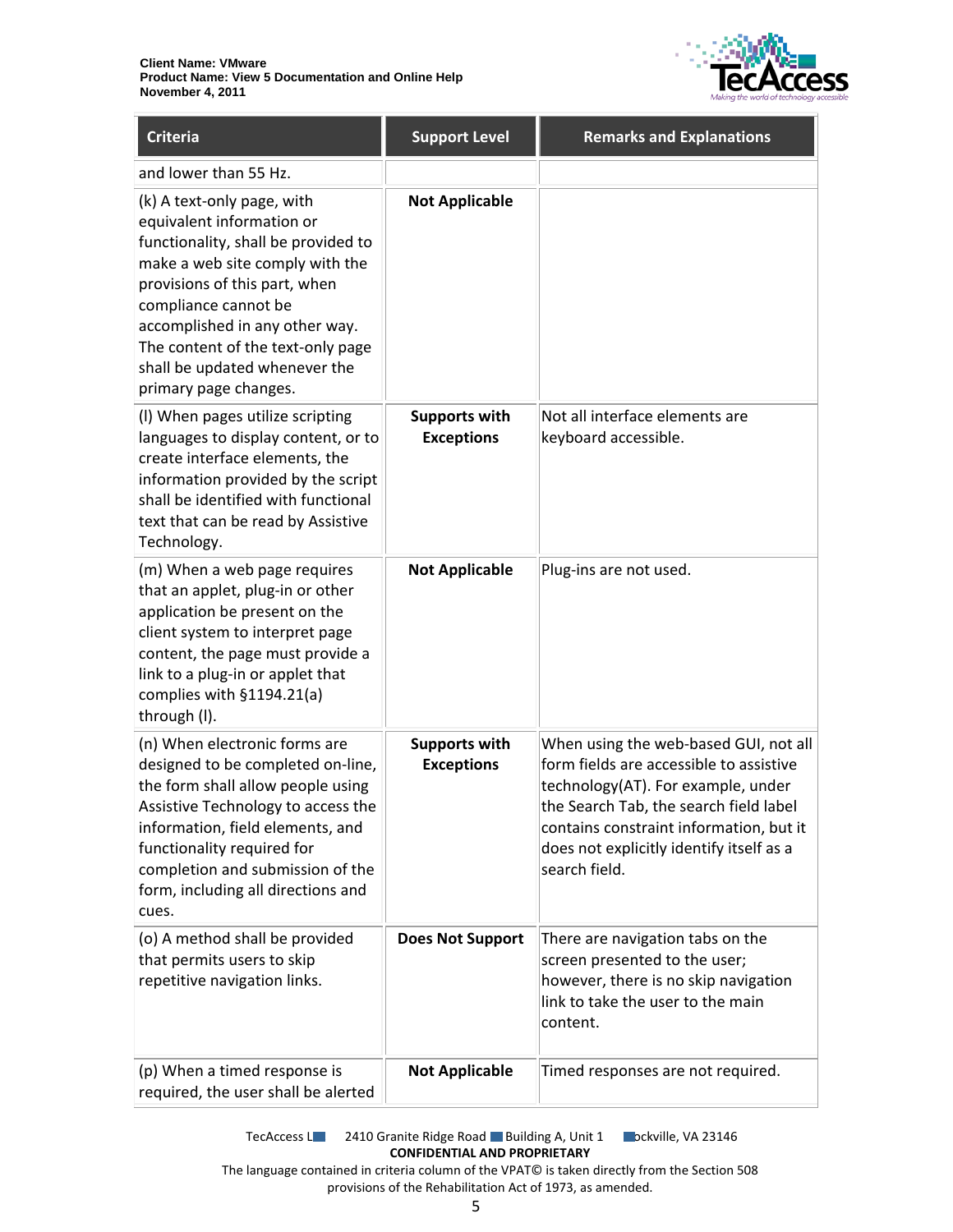

| <b>Criteria</b>                                                 | Support Level | <b>Remarks and Explanations</b> |
|-----------------------------------------------------------------|---------------|---------------------------------|
| and given sufficient time to<br>indicate more time is required. |               |                                 |

*Note to 1194.22: The Board interprets paragraphs (a) through (k) of this section as consistent with the following priority 1 Checkpoints of the Web Content Accessibility Guidelines 1.0 (WCAG 1.0) (May 5 1999) published by the Web Accessibility Initiative of the World Wide Web Consortium: Paragraph (a) - 1.1, (b) - 1.4, (c) - 2.1, (d) - 6.1, (e) - 1.2, (f) - 9.1, (g) - 5.1, (h) - 5.2, (i) - 12.1, (j) - 7.1, (k) - 11.4.*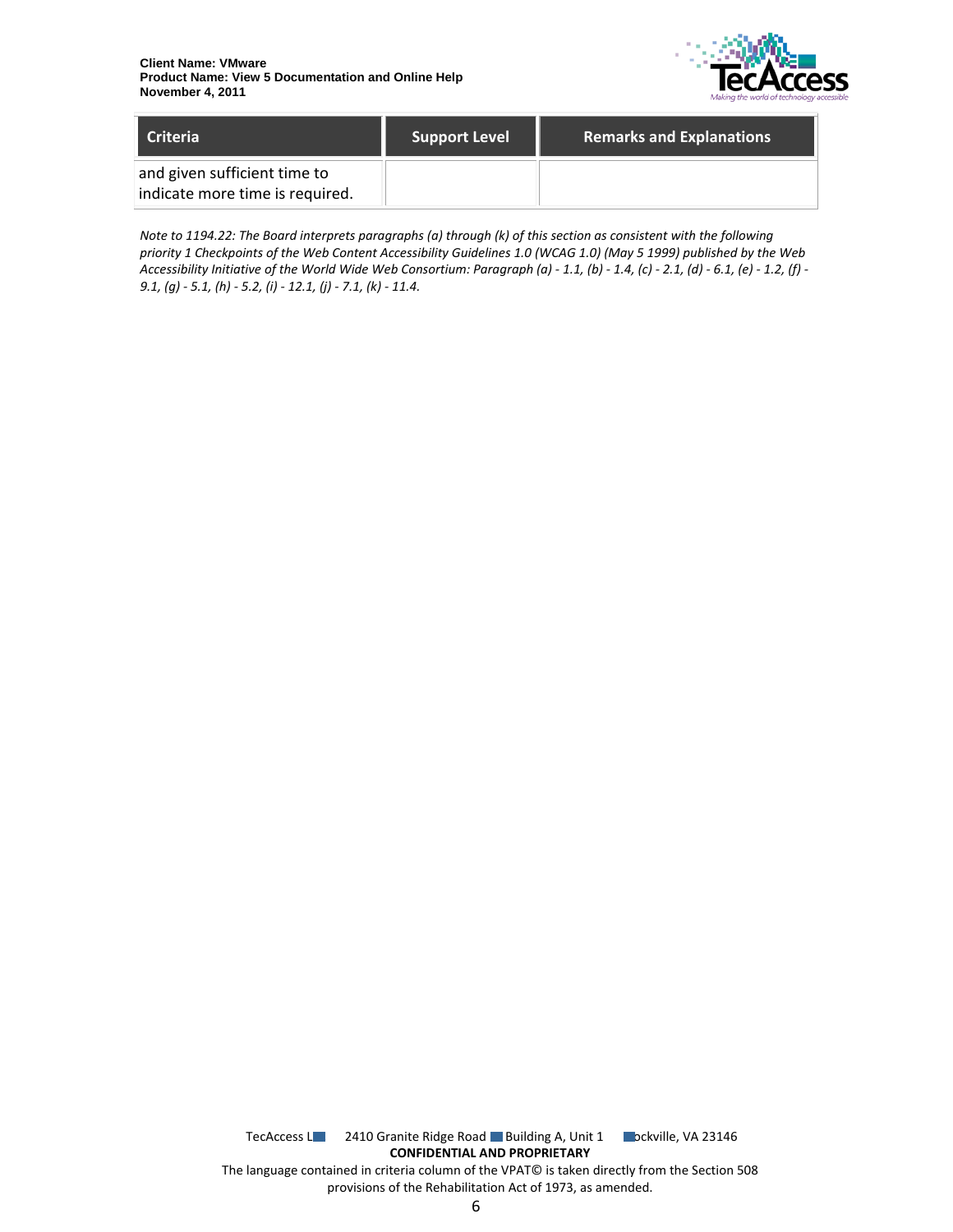

#### <span id="page-6-0"></span>**§1194.31 Functional Performance Criteria**

| <b>Criteria</b>                                                                                                                                                                                                                                                                                                                     | <b>Support Level</b>                      | <b>Remarks and Explanations</b>                                                                                                         |
|-------------------------------------------------------------------------------------------------------------------------------------------------------------------------------------------------------------------------------------------------------------------------------------------------------------------------------------|-------------------------------------------|-----------------------------------------------------------------------------------------------------------------------------------------|
| (a) At least one mode of operation<br>and information retrieval that does<br>not require user vision shall be<br>provided, or support for Assistive<br>Technology used by people who<br>are blind or visually impaired shall<br>be provided.                                                                                        | <b>Supports with</b><br><b>Exceptions</b> | Please refer to § 1194.22 above.                                                                                                        |
| (b) At least one mode of operation<br>and information retrieval that does<br>not require visual acuity greater<br>than 20/70 shall be provided in<br>audio and enlarged print output<br>working together or independently,<br>or support for Assistive Technology<br>used by people who are visually<br>impaired shall be provided. | <b>Supports</b>                           | VMware View Help can be used by<br>people who are visually impaired and<br>with assistive technologies such as<br>screen magnification. |
| (c) At least one mode of operation<br>and information retrieval that does<br>not require user hearing shall be<br>provided, or support for Assistive<br>Technology used by people who<br>are deaf or hard of hearing shall be<br>provided                                                                                           | <b>Supports</b>                           | Hearing is not required.                                                                                                                |
| (d) Where audio information is<br>important for the use of a product,<br>at least one mode of operation and<br>information retrieval shall be<br>provided in an enhanced auditory<br>fashion, or support for assistive<br>hearing devices shall be provided.                                                                        | <b>Not Applicable</b>                     | Audio is not present.                                                                                                                   |
| (e) At least one mode of operation<br>and information retrieval that does<br>not require user speech shall be<br>provided, or support for Assistive<br>Technology used by people with<br>disabilities shall be provided.                                                                                                            | <b>Supports</b>                           | User speech is not required.                                                                                                            |
| (f) At least one mode of operation<br>and information retrieval that does<br>not require fine motor control or<br>simultaneous actions and that is<br>operable with limited reach and                                                                                                                                               | <b>Supports</b>                           | Fine motor control is not required to<br>use the application.                                                                           |

TecAccess L**LC** 2410 Granite Ridge Road Building A, Unit 1 **Rockville, VA 23146 CONFIDENTIAL AND PROPRIETARY**

The language contained in criteria column of the VPAT© is taken directly from the Section 508 provisions of the Rehabilitation Act of 1973, as amended.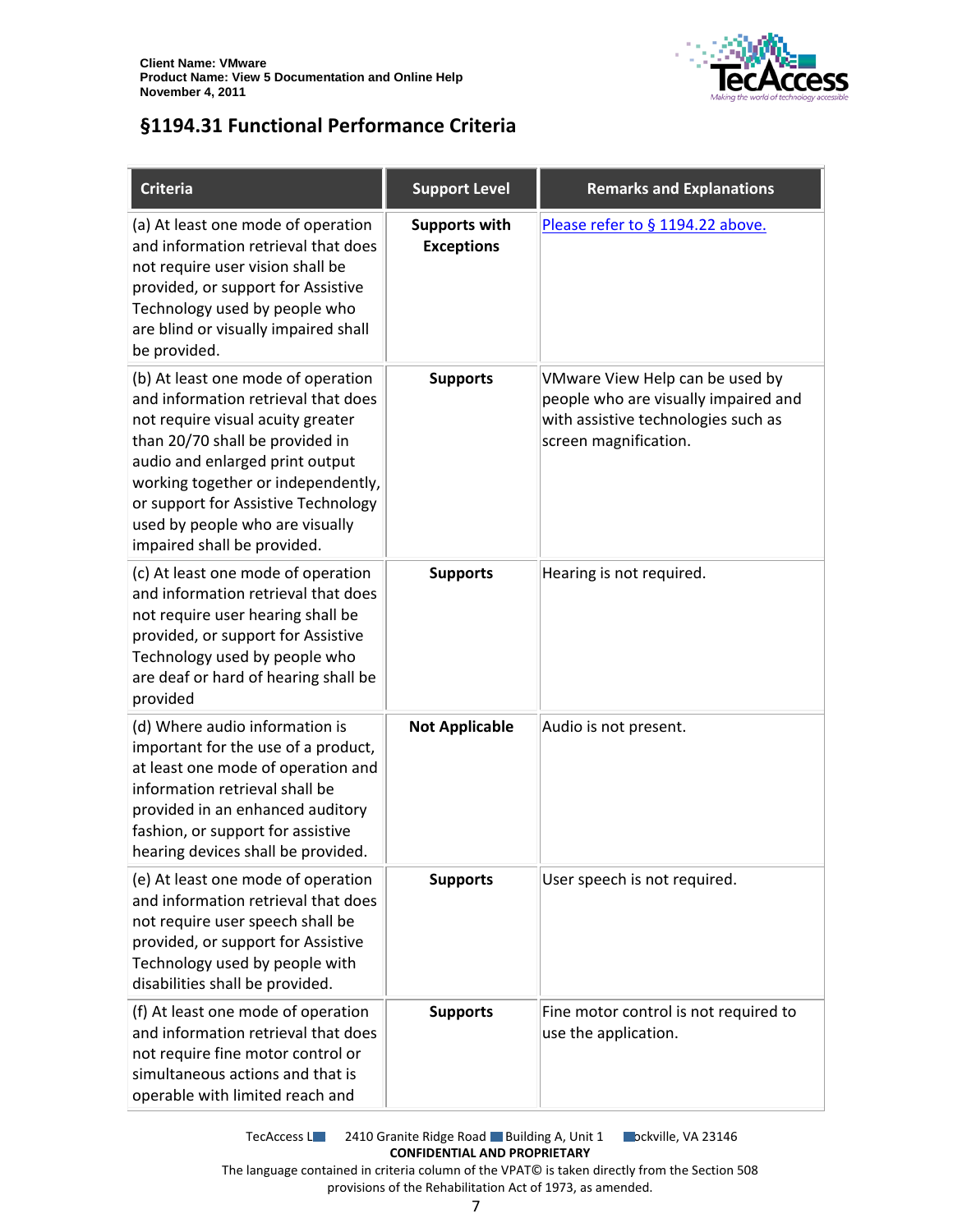

| <b>Criteria</b>             | <b>Support Level</b> | <b>Remarks and Explanations</b> |
|-----------------------------|----------------------|---------------------------------|
| strength shall be provided. |                      |                                 |